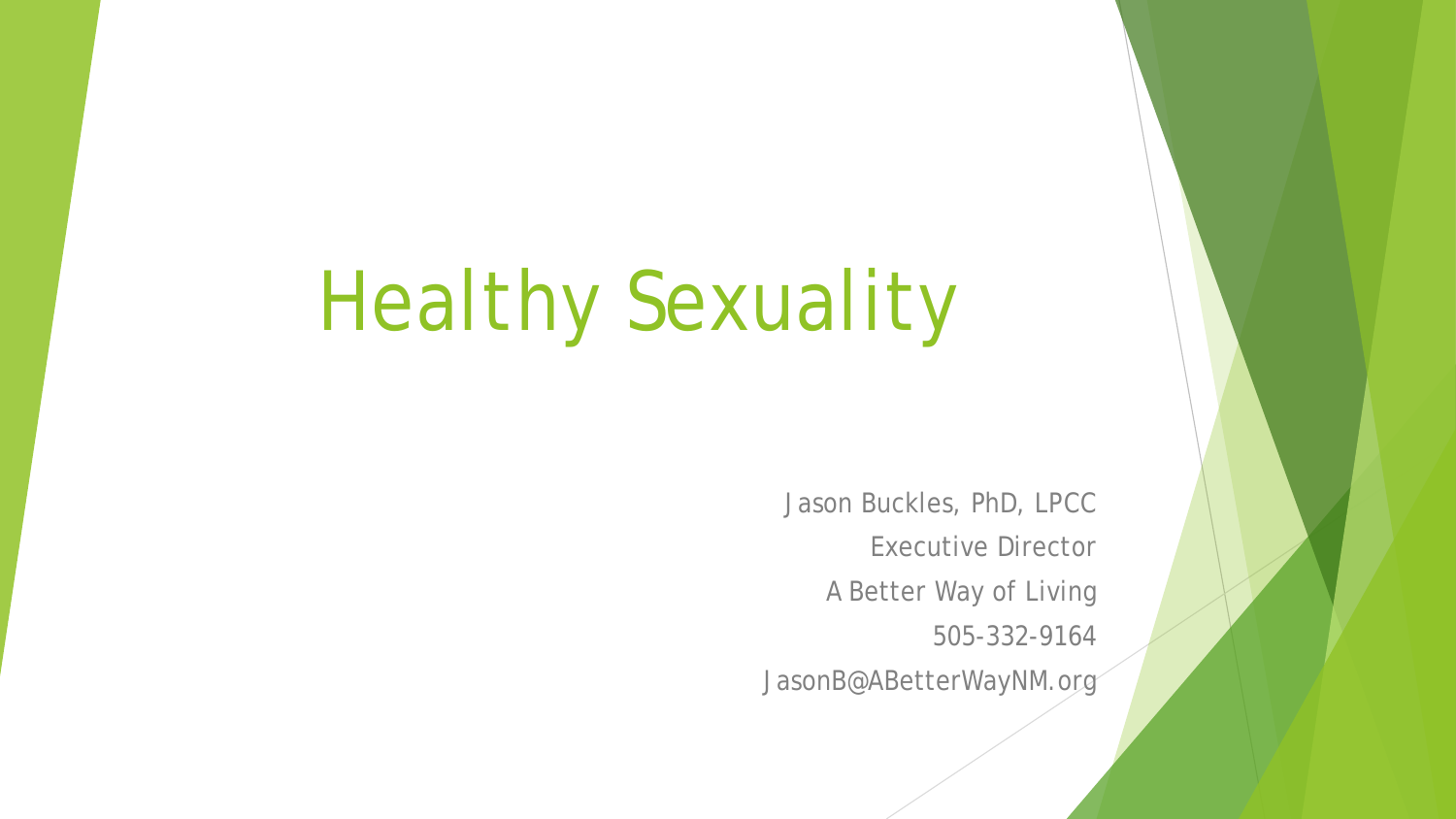## Goals of this session…

- **Participants will:** 
	- Consider definitions of:
		- 'Healthy'; and
		- 'Sexuality'
	- ▶ Learn about the ways in which values and attitudes toward sexuality have effected services and supports for people ;with ID in the United States over the past 130+ years;
	- ▶ Consider aspects of 'healthy systems' in relation to sexuality and people with intellectual disability;
	- Learn about New Mexico's own path toward our current systems of supports related to sexuality and ID.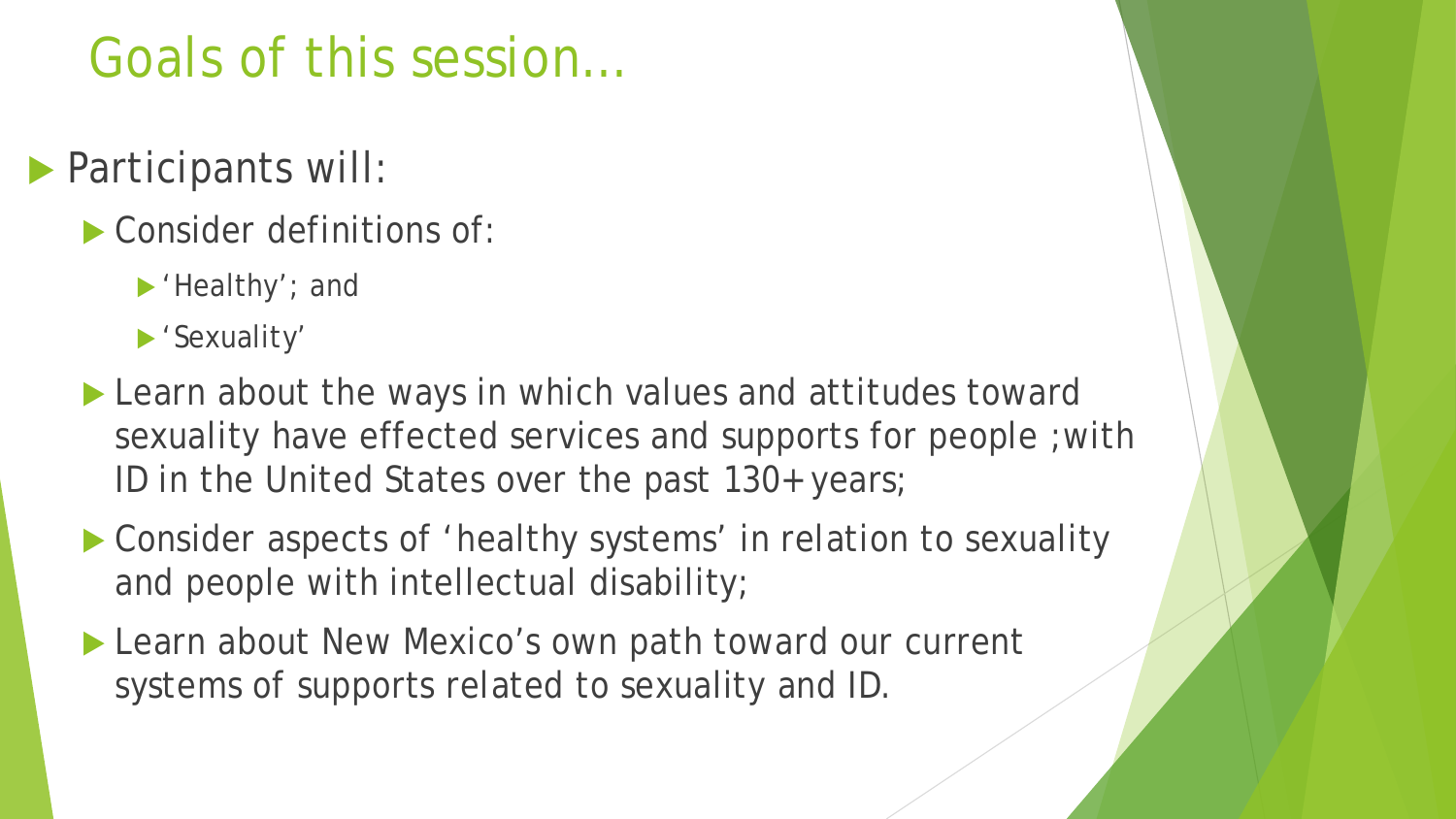#### **1992 amendments to the Rehabilitation Act state that:**

*"*Disability is a natural part of the human experience and in no way diminishes the rights of individuals to live independently, enjoy selfdetermination, make choices, contribute to society, pursue meaningful careers and enjoy full inclusion and integration in the economic, political, social, cultural and educational mainstream of American society. [Sec. 2 (a) (3)(A-F)]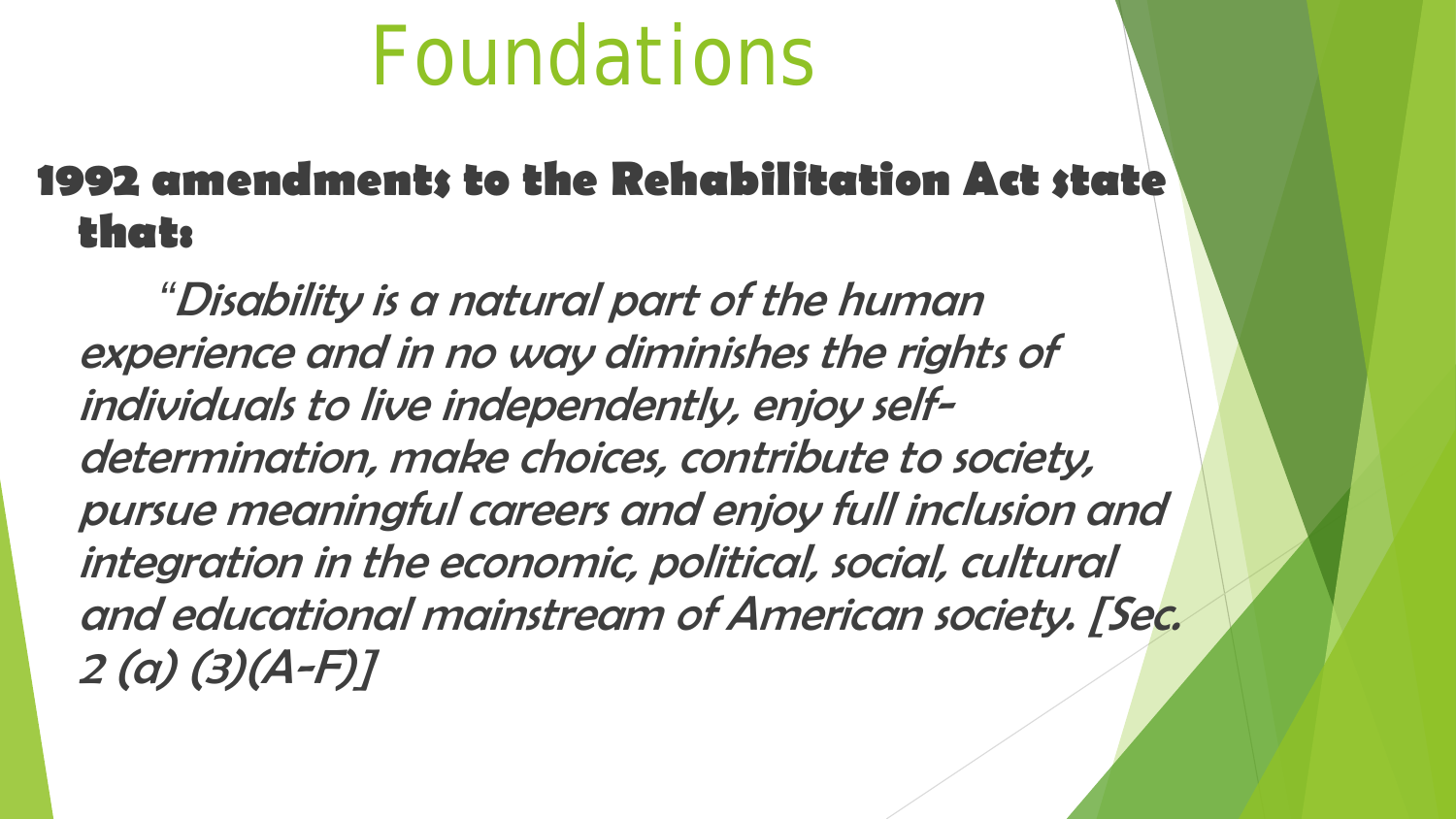"Individuals who have developmental disabilities have the same basic legal, civil, and human rights as other citizens. Sexuality and fertility concerns are natural experiences for persons who have disabilities. *However, violation of human rights is nowhere more evident for individuals who have developmental disabilities than in the area of sexuality*" (Watson, Venema, Malloy, & Reich, 2002, p. 19, emphasis added).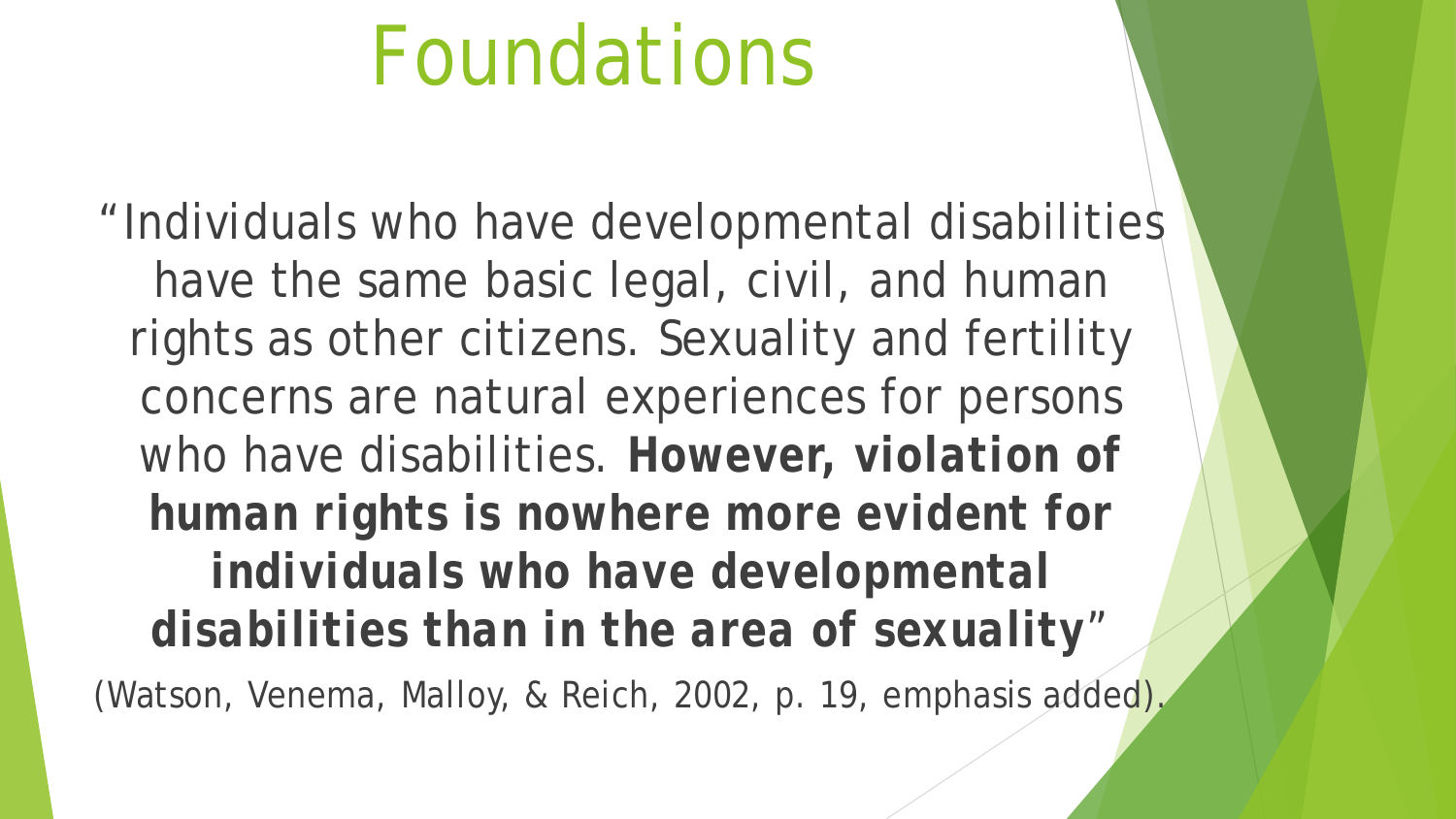- If it is unethical for therapists to take away one behavior without replacing it with another" (Hingsburger & Tough, 2002, p. 8)
	- If your only goal is 'eliminate' or 'reduce' have you actually *done* anything?
- "Our energies are better put to eliminating the *need* for difficult behavior than in trying simplistically to eliminate the behavior itself" (Lovett, 1996, p. 94).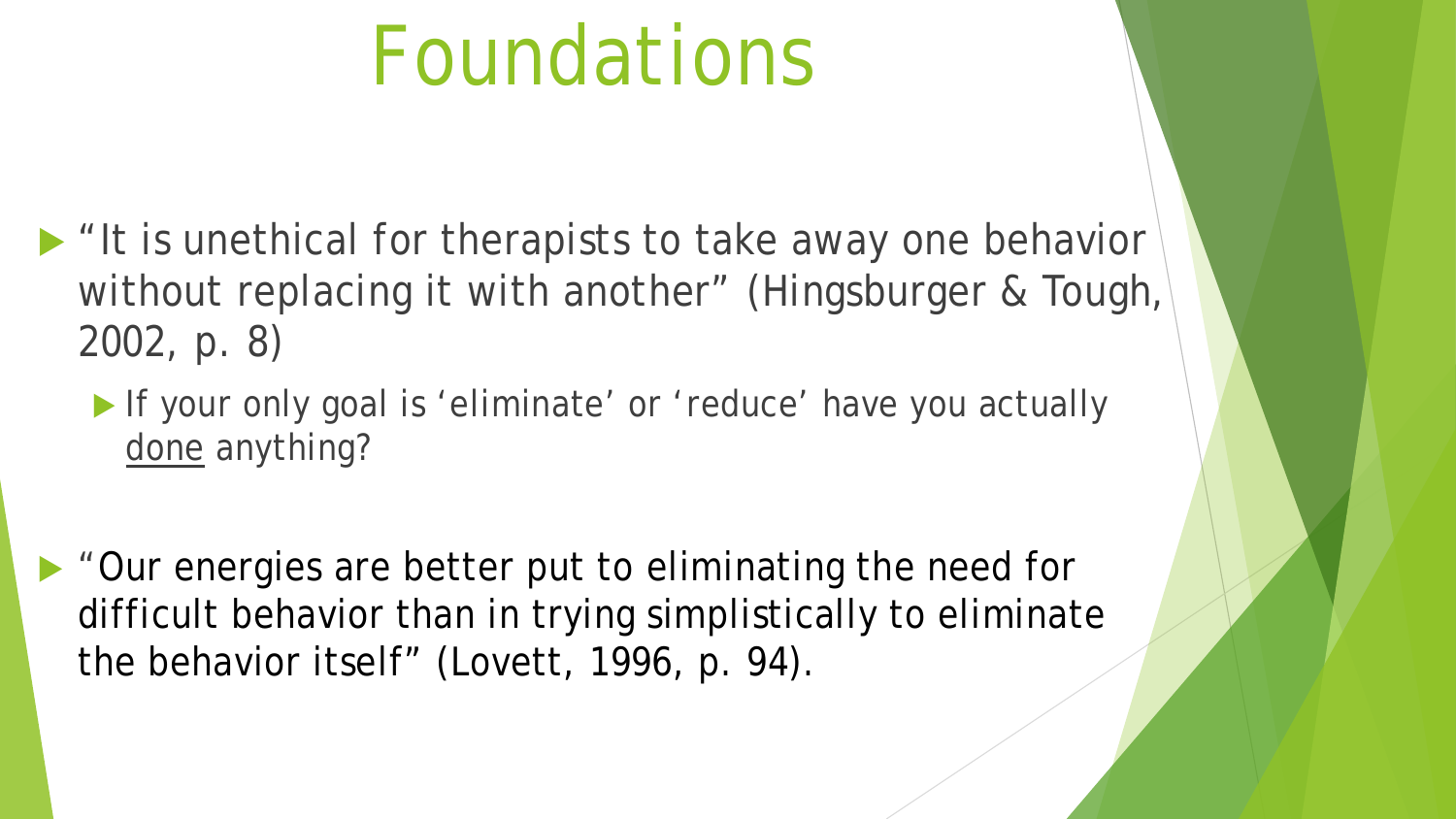**Prople with developmental disabilities** can develop healthy sexual relationships if they live in healthy systems" (Hingsburger & Tough, 2002, p. 8).

*We* are 'the system'

Are we 'healthy'?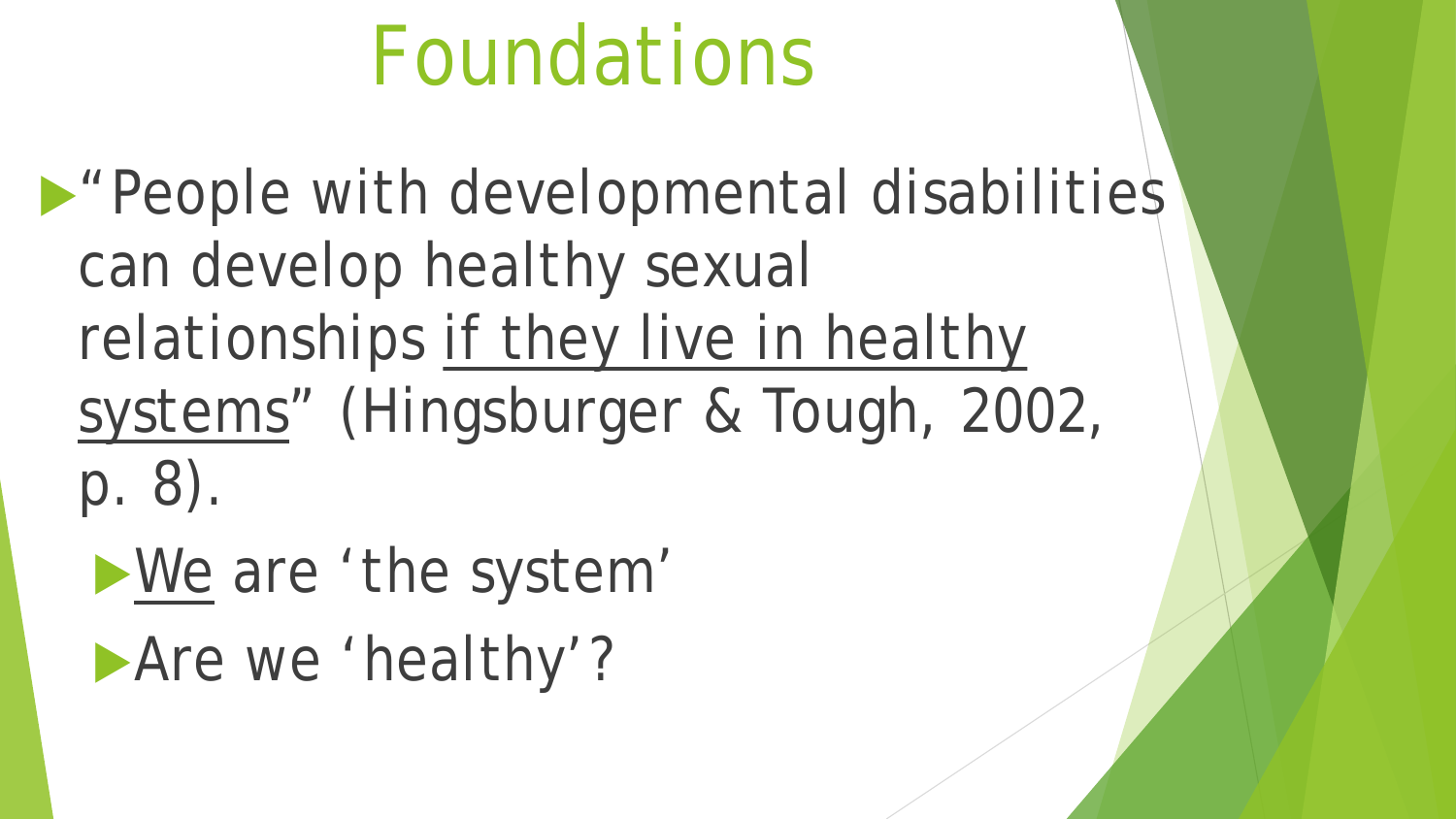# Quick Exercise:

Write down the most 'edgy', 'embarrassing', or 'fulfilling' sexual experience (real or imagined) that you have ever had. Take some time to think about it.

Now - share it with the group of people around you and see what they think about your choices.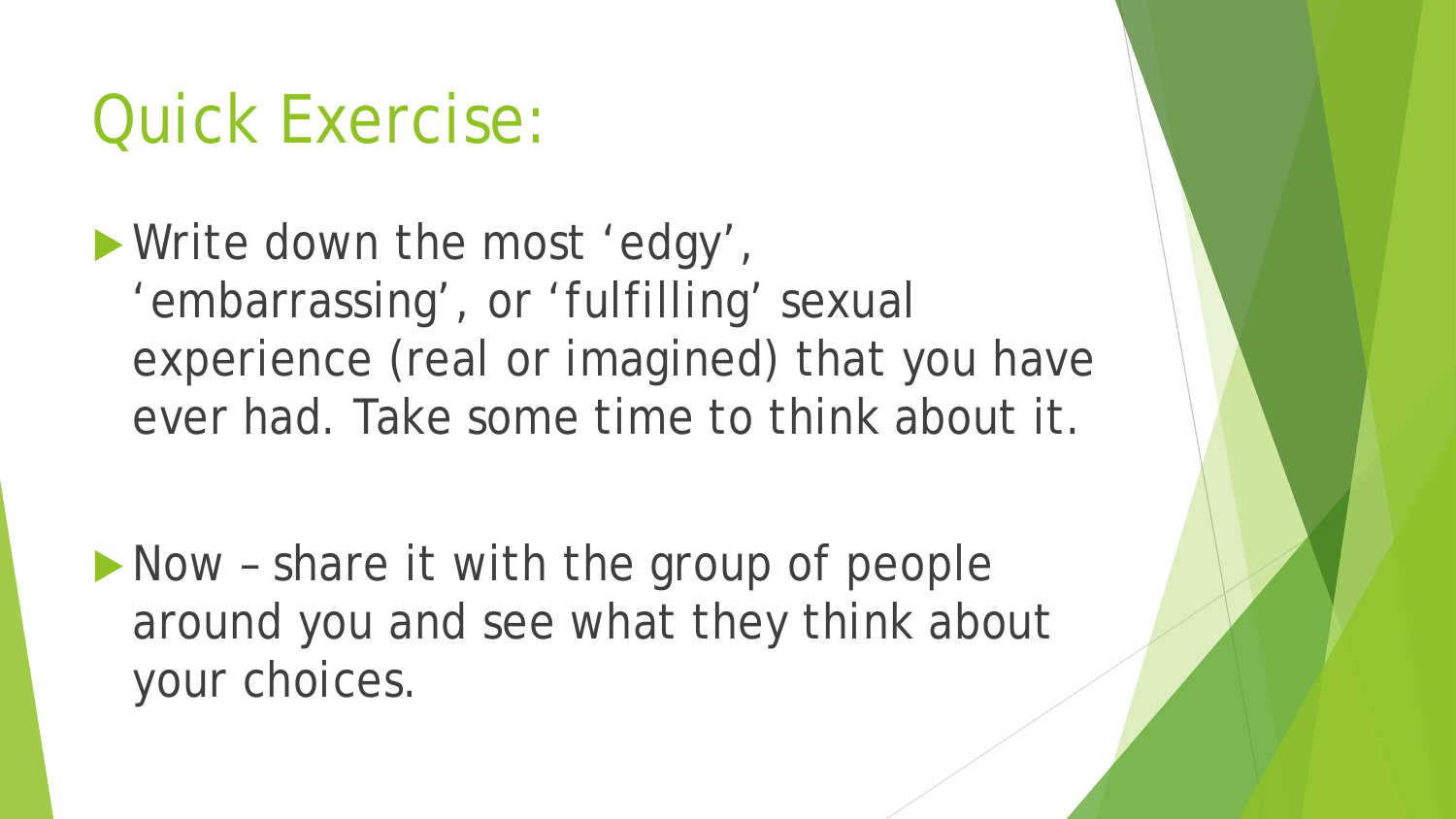JUST KIDDING…NOT SERIOUSLY…OK – You can stop now…TMI…

## BUT – CONSIDER THE FACT THAT WE ASK MANY OF THE PEOPLE WE SUPPORT TO DO JUST THAT – **ALL THE TIME**

 What would this do to your own concepts of sex/privacy/'appropriate'?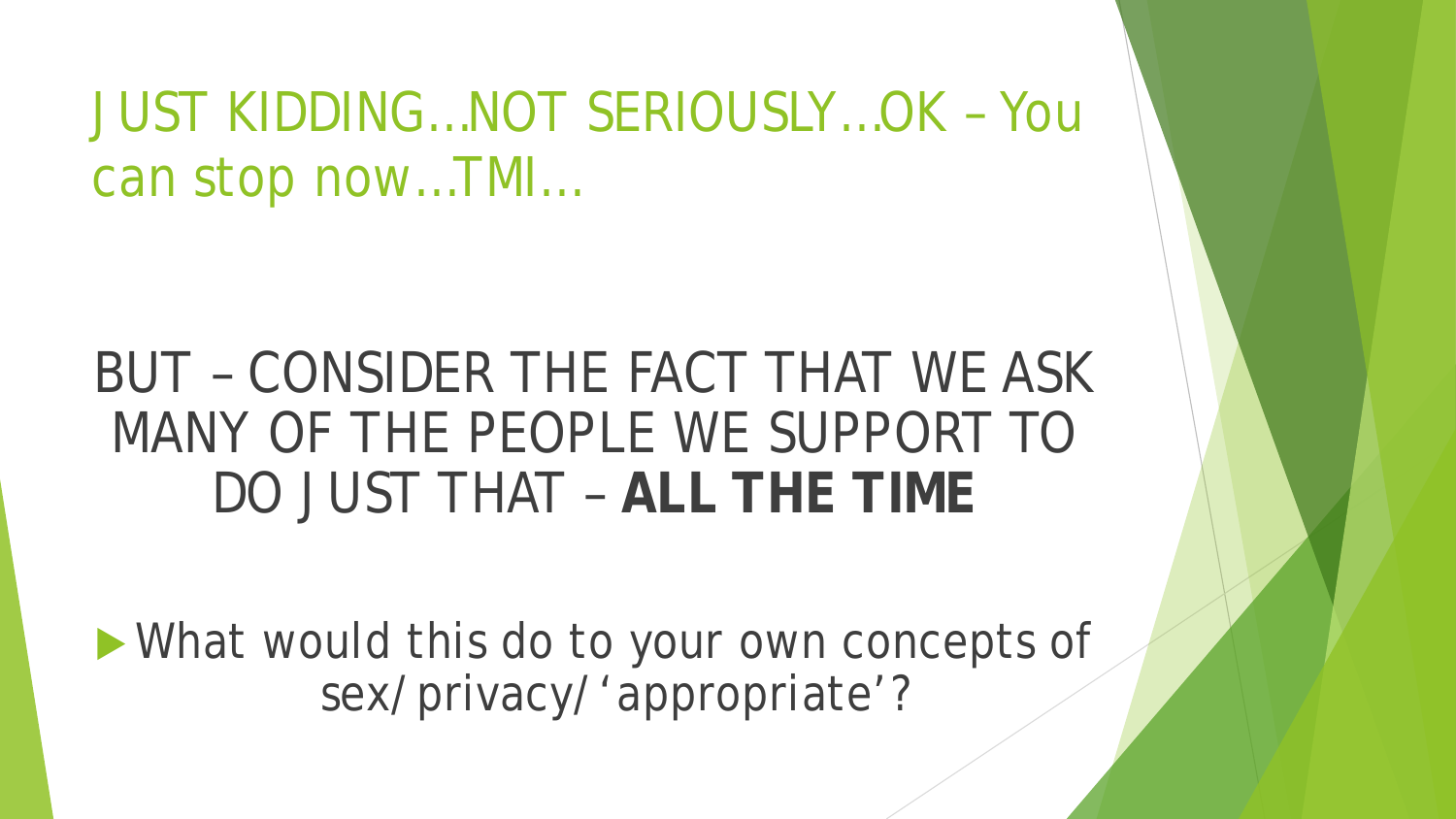#### In American historical context: "The past is never dead…it's not even past" – William Faulkner

- ▶ "Because of the negative history experienced by people with disabilities, it is not possible to discuss any sexual behavior of persons with a disability without also discussion the environment in which they live or have lived " (Hingsburger & Tough, 2002, p. 10).
- 1850-1900
	- Not a lot of focus on sexuality
	- $\blacktriangleright$  Training schools
- 1900-1950
	- Eugenical sterilization
	- People with I/DD as 'posing a risk'
	- The Menace of the Feebleminded eliminate the problem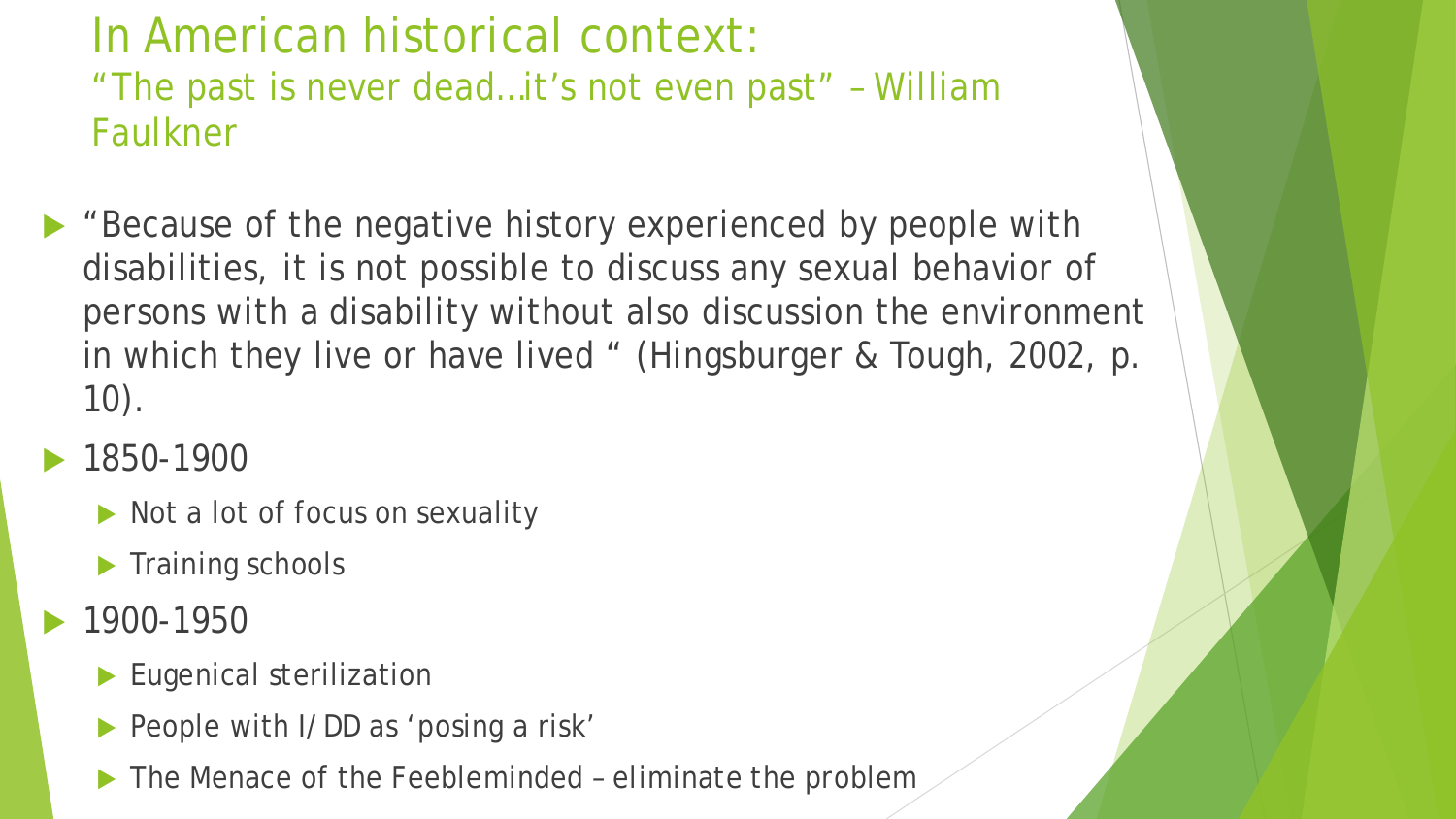## In American historical context…

#### **1950-1970s**

- $\blacktriangleright$  Institutionalization out of sight, out of mind
- People with I/DD as 'at risk'
- Eliminate sexuality via segregation and aversive conditioning
- 1970s-1980s
	- An increasing focus on education and the role of environment
- 1980-1990
	- ▶ Rights based approach
	- ▶ Self Advocacy movement
	- **Deinstitutionalization**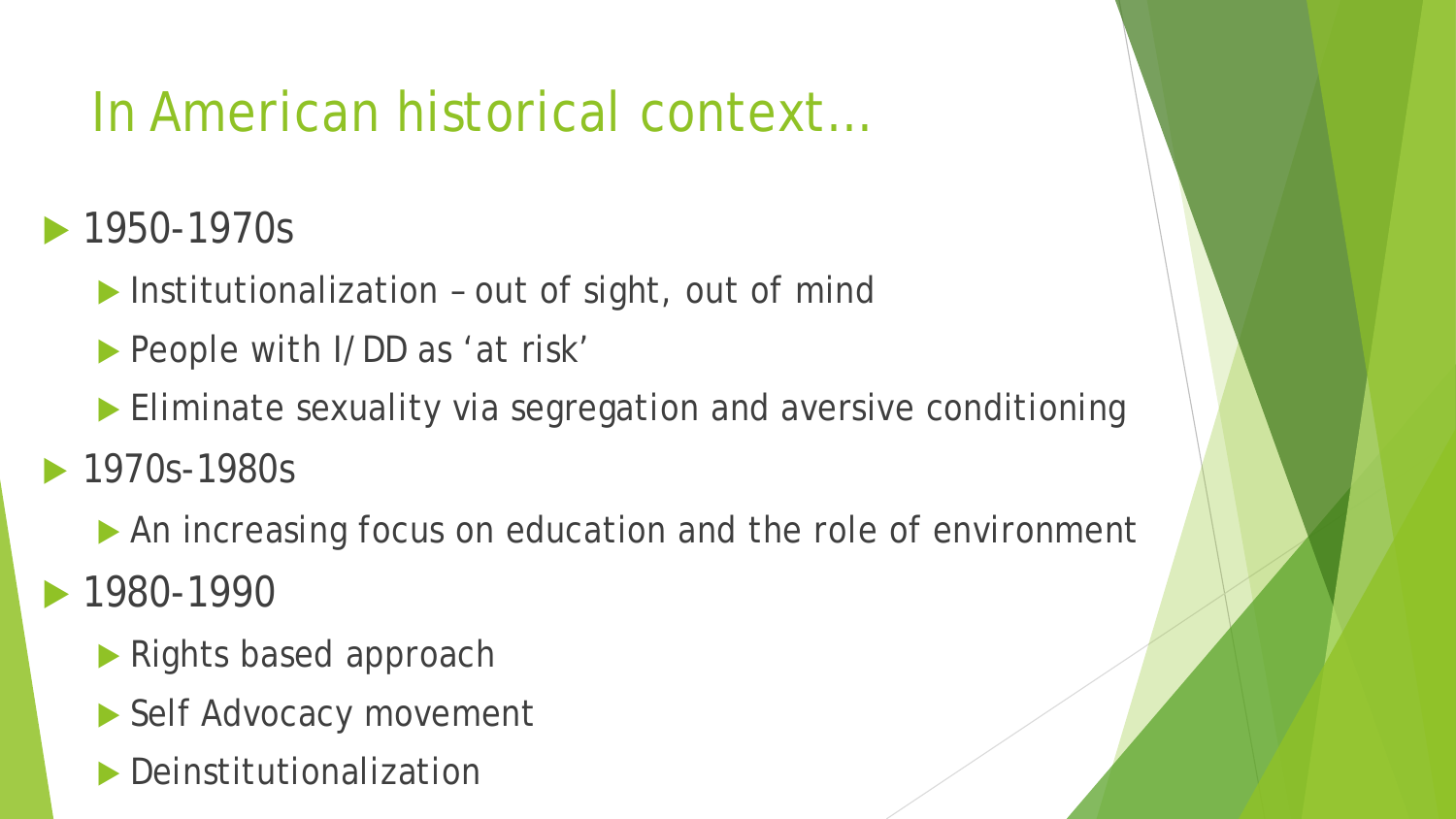### In American historical context…

- **1990s-2000s** 
	- Moral panic and the second wave of 'the menace'
- $\rightarrow$  2010s  $\rightarrow$ 
	- The intersection of Rights and Risk;
	- We can see elements of all the previous eras:
		- **Roadblocks to relationships;**
		- What if...?
		- Emotional isolation;
		- Education yes, but little opportunity.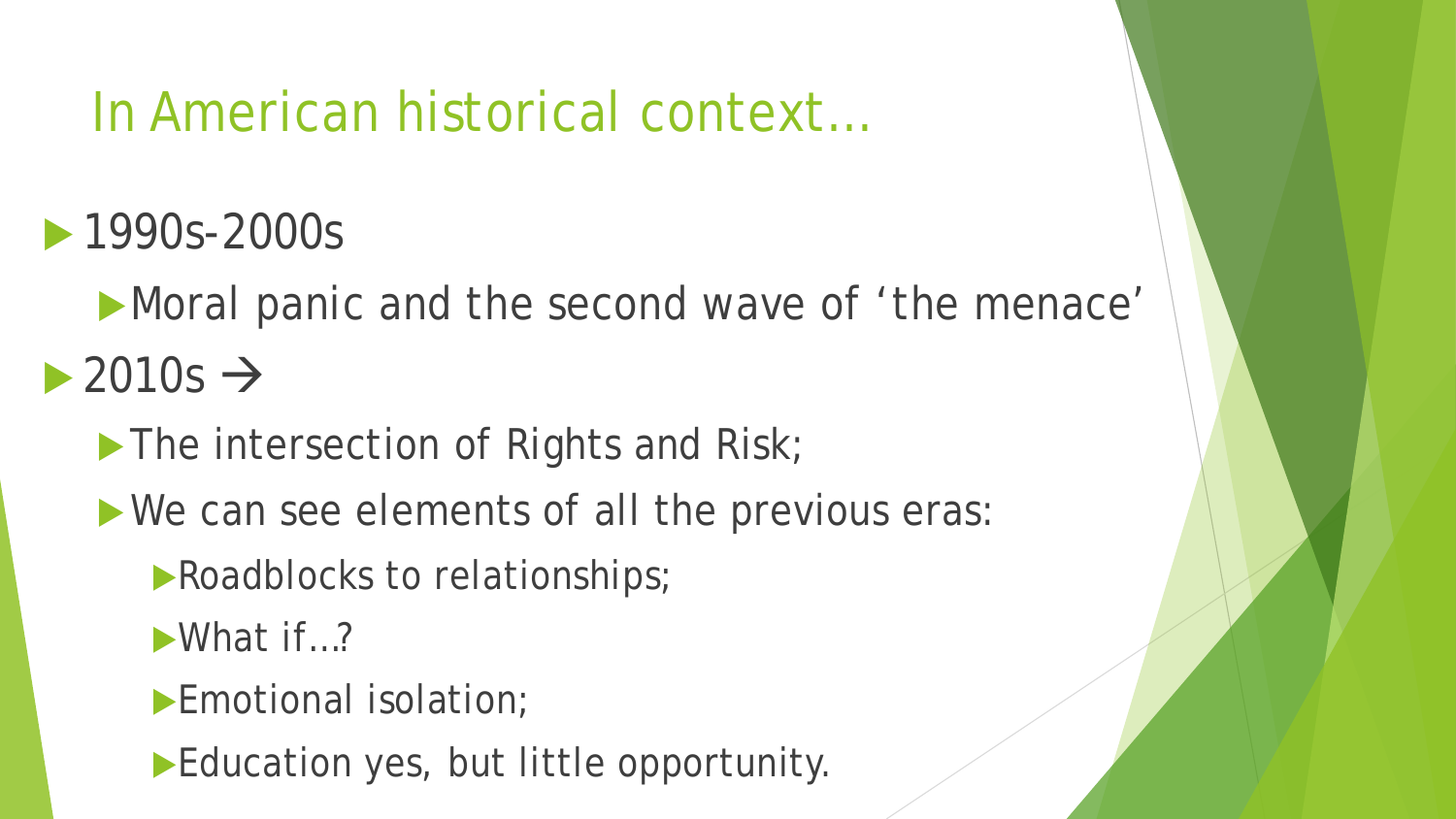### Consider this…

- Many conversations about people with ID having sexual opportunity/relationships revolve around the 'What ifs…'. The underlying implication of liability if something 'goes wrong'.
	- ▶ These are legitimate concerns but...
- We may be equally liable/negligent if we *fail* to provide for opportunity/access/relationships.
	- This could be seen as violation of basic human rights.
- ▶ More on the Dignity of Risk Duty of Care this afternoon...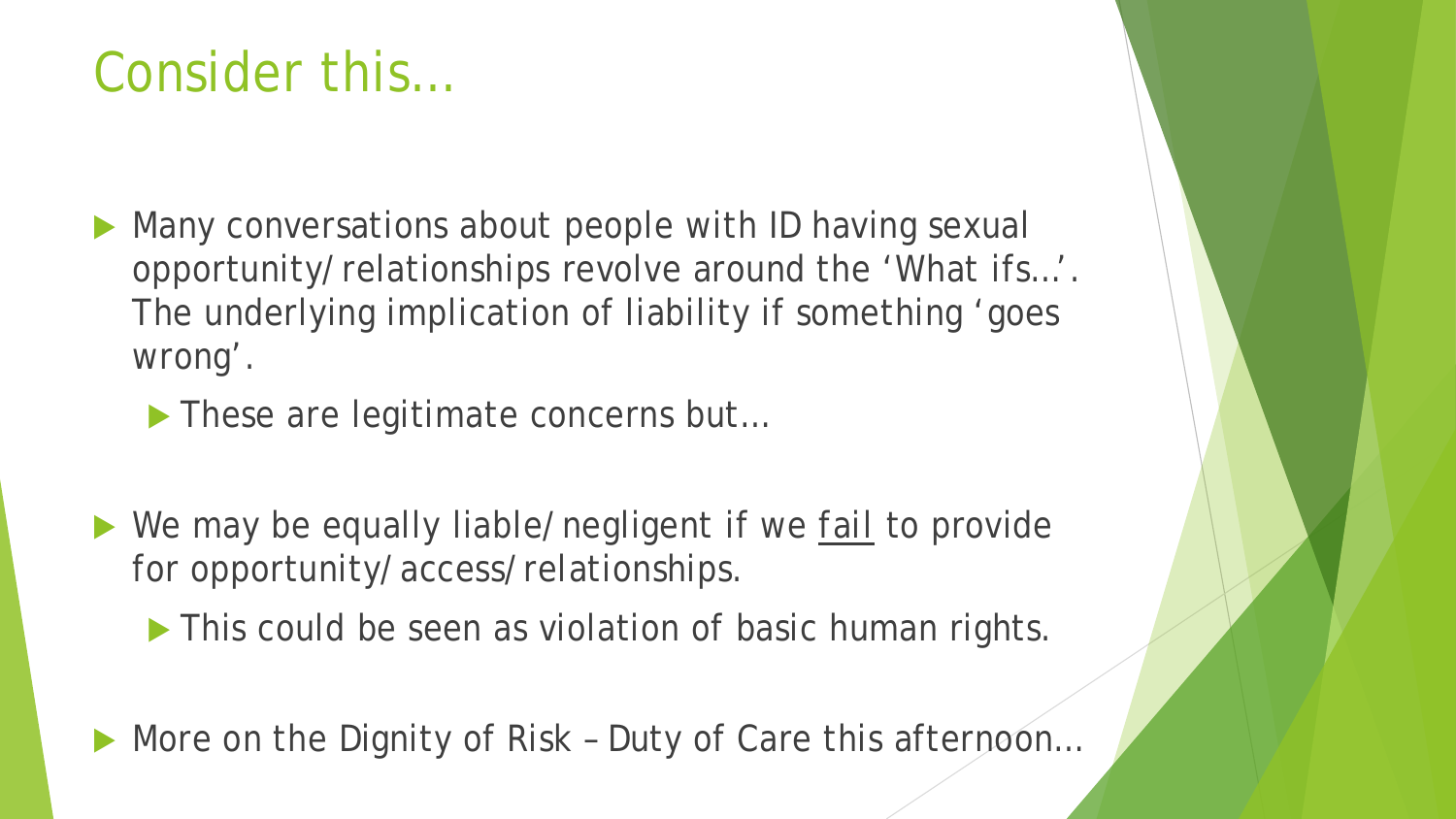## What do we mean when we say 'sexuality'?

- Where does sexuality begin?
	- ▶ "Sexuality is a central aspect of being human throughout life and encompasses sex, gender identities and roles, sexual orientation, eroticism, pleasure, intimacy, and reproduction" (World Health Organization, 1975)
	- ▶ "Sexuality is the essence of being [human]; it is the lens through which a person views the world. There are biological, medical, social, psychological, spiritual, cultural, and legal aspects to sexuality… [T]hese aspects differ depending on where, when, and how you live; who is raising you; and what is personally important to you" (Walker-Hirsch, 2007, p. 3)
- Where does it end?
- LOVING RELATIONSHIPS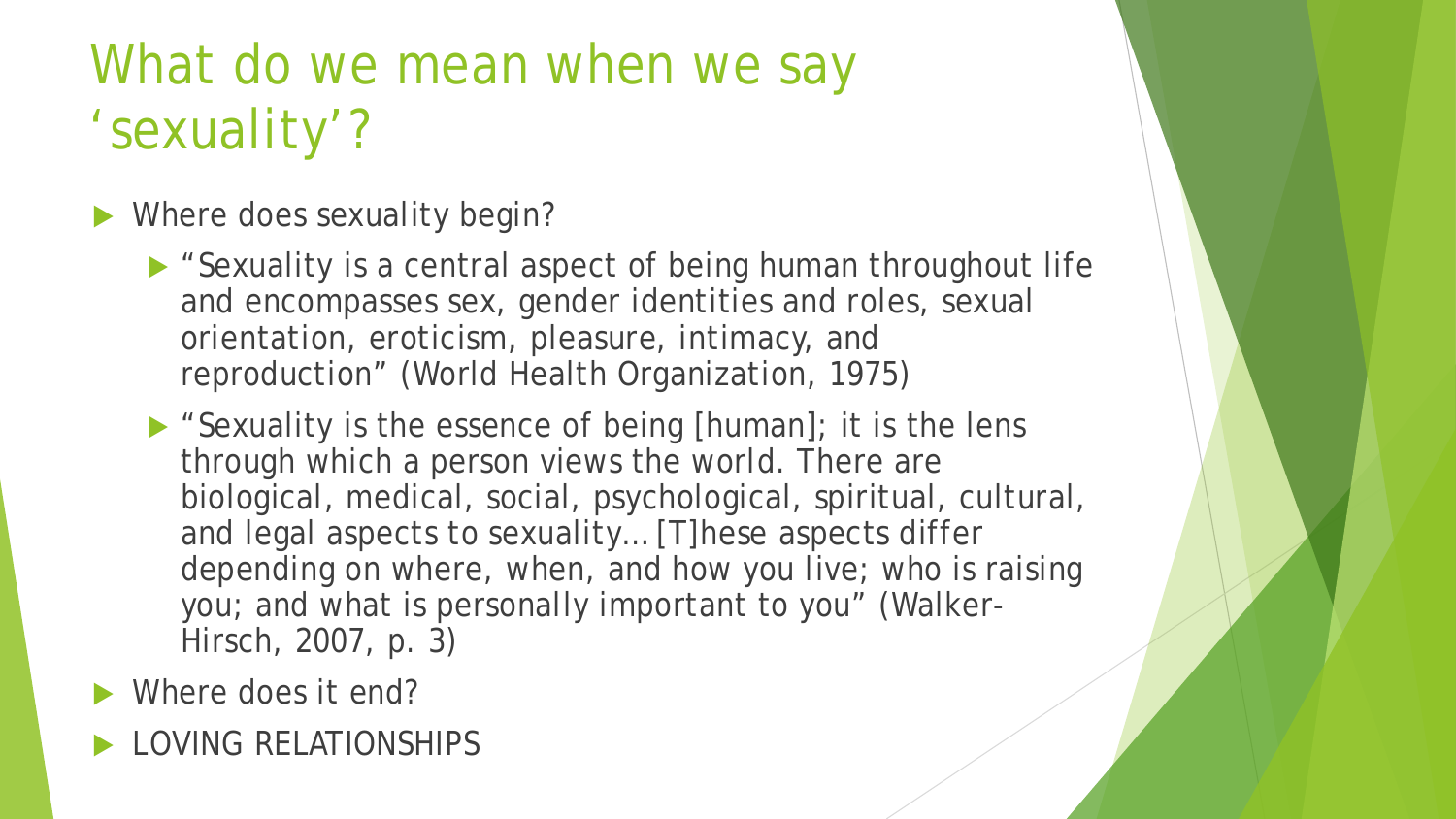# What do we mean when we say 'sexuality'?

- **HYGIENE**
- **ANATOMY/PHYSIOLOGY**
- PERSONAL SAFETY
- **FREINDSHIPS**
- PREFERENCE/FANTASY
- LOVING RELATIONSHIPS

#### **AND YES, INTERCOURSE**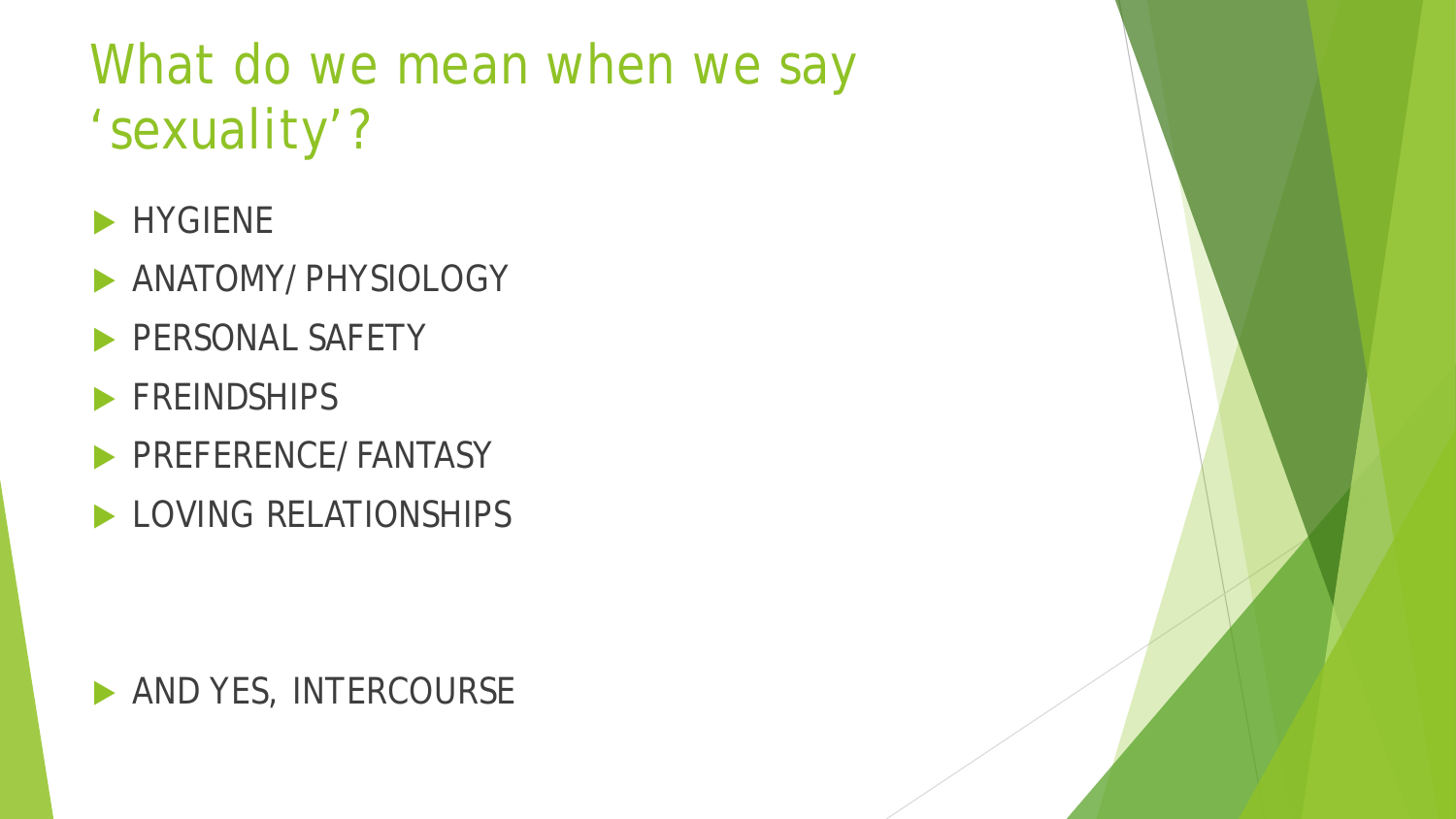# What do we mean when we say 'healthy'?

- Is it *just* about preventing disease and pregnancy?
- **Nhat about pleasure?**
- The 'privacy trap'
	- Policies may state that sexual activity is allowed 'in private areas'…but
	- ▶ 'On the ground' practice often provides no *actual* privacy.
		- Leads to: misinterpretation, 'trouble', and 'leaky boundaries'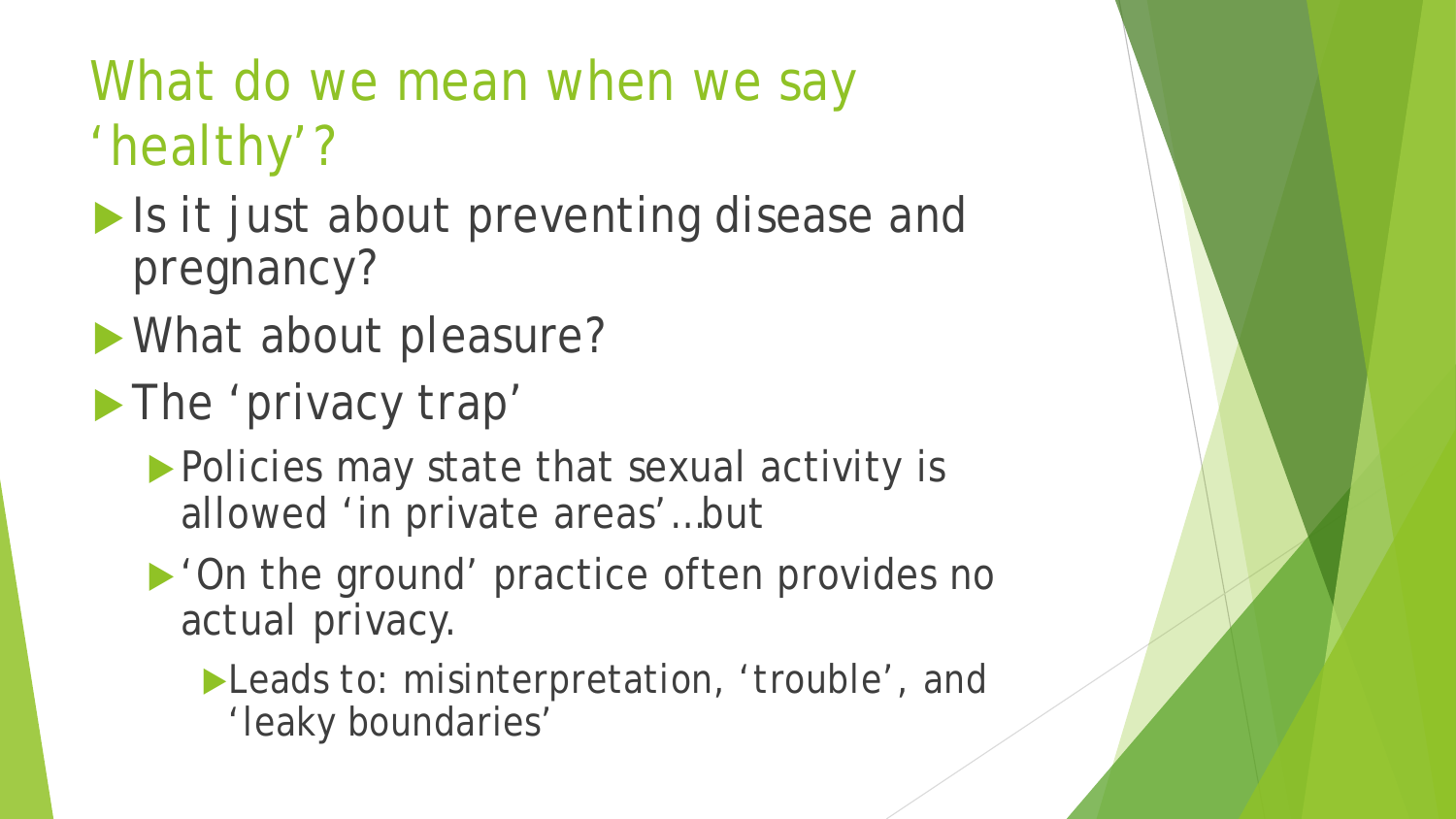# What do we mean when we say 'healthy'?

- **Education**
- **Privacy**
- **Respect/Dignity**
- The spectrum of sexuality
	- Opposite sex, same sex, asexual
	- Gender identity
- ▶ Consent

#### **Assent**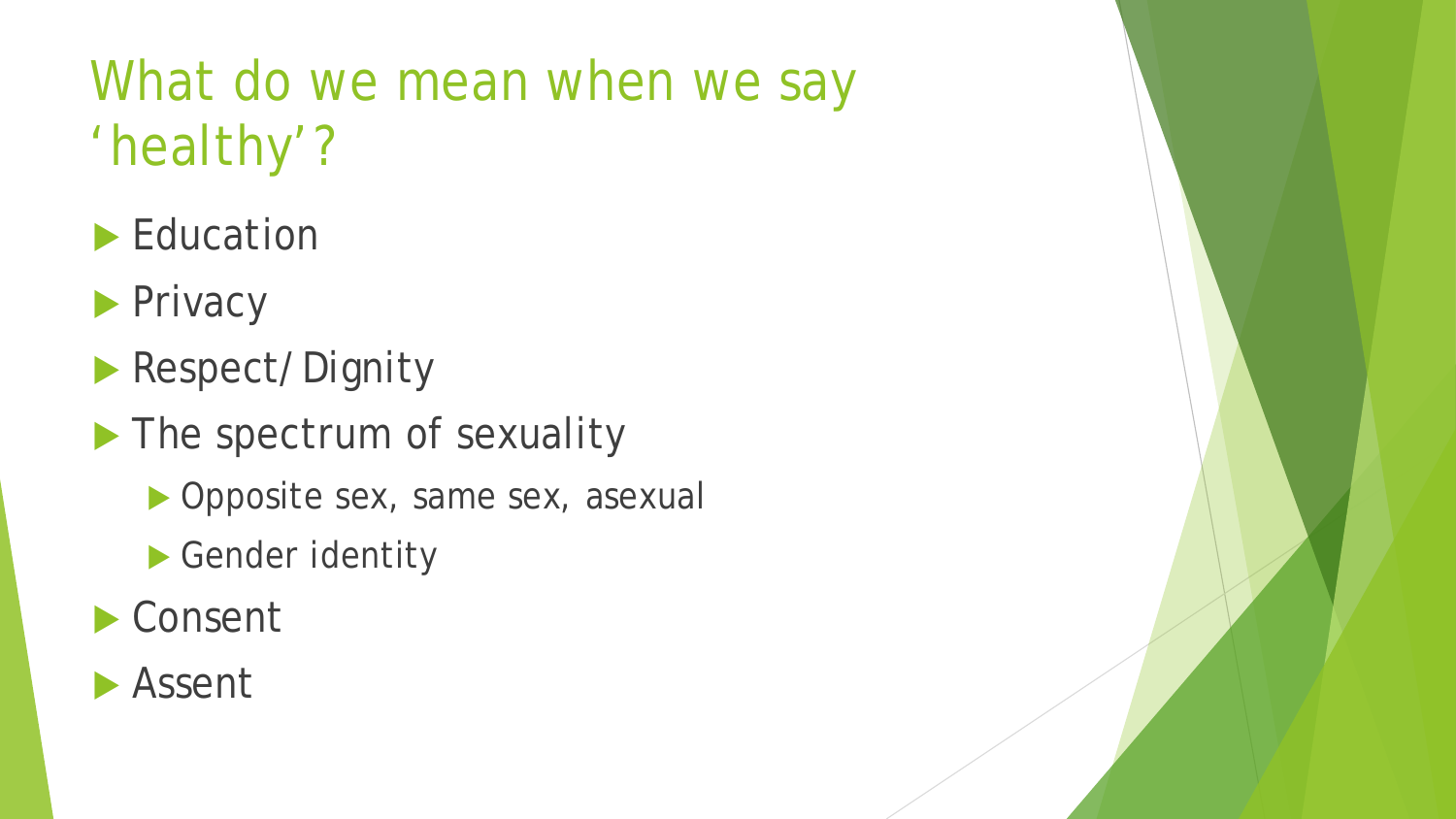How do we know when sexuality is not healthy?

Healthy until proven otherwise

**Does 'healthy' mean "***nothing* goes wrong"?

Cultural norms, mores, customs, laws, etc.

What is accepted, not accepted, pathologized, honored?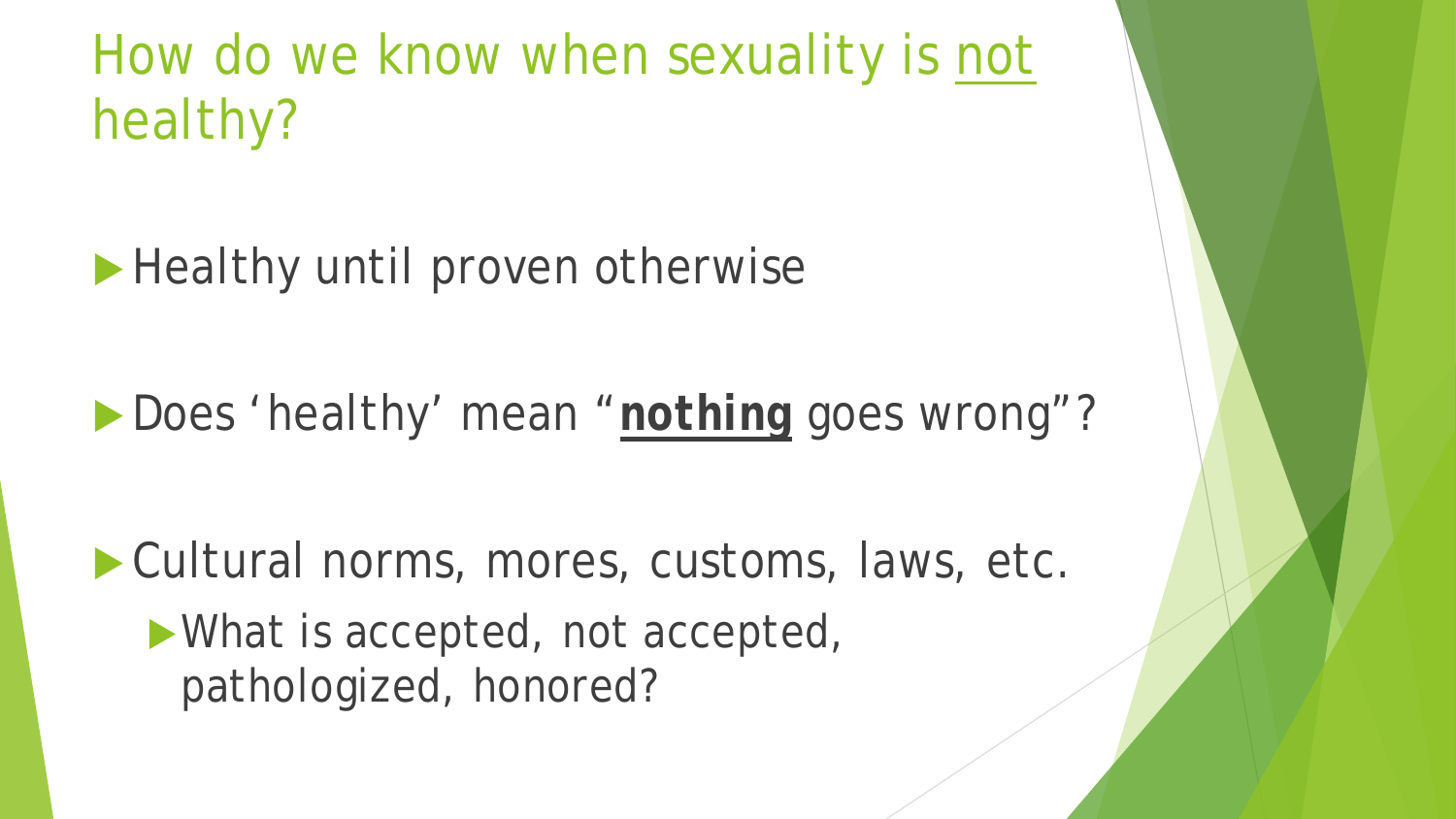## New Mexico's Unique Progression

- Beginning in 1995 New Mexico's Developmental Disabilities Division "established a plan to meet the sexuality needs of individuals who have been previously institutionalized and develop capability within the state to address individuals' sexuality needs" (PoA, 2006, p. 94).
	- (a) Individual Person Centered Sexuality Assessments;
	- (b) recommendations regarding interventions in situations of problematic sexual behavior;
	- $\triangleright$  (c) "provision of training and technical assistance to provider agencies;
	- $\blacktriangleright$  (d) limited treatment to individuals; and
	- ▶ (e) technical assistance to generic service providers"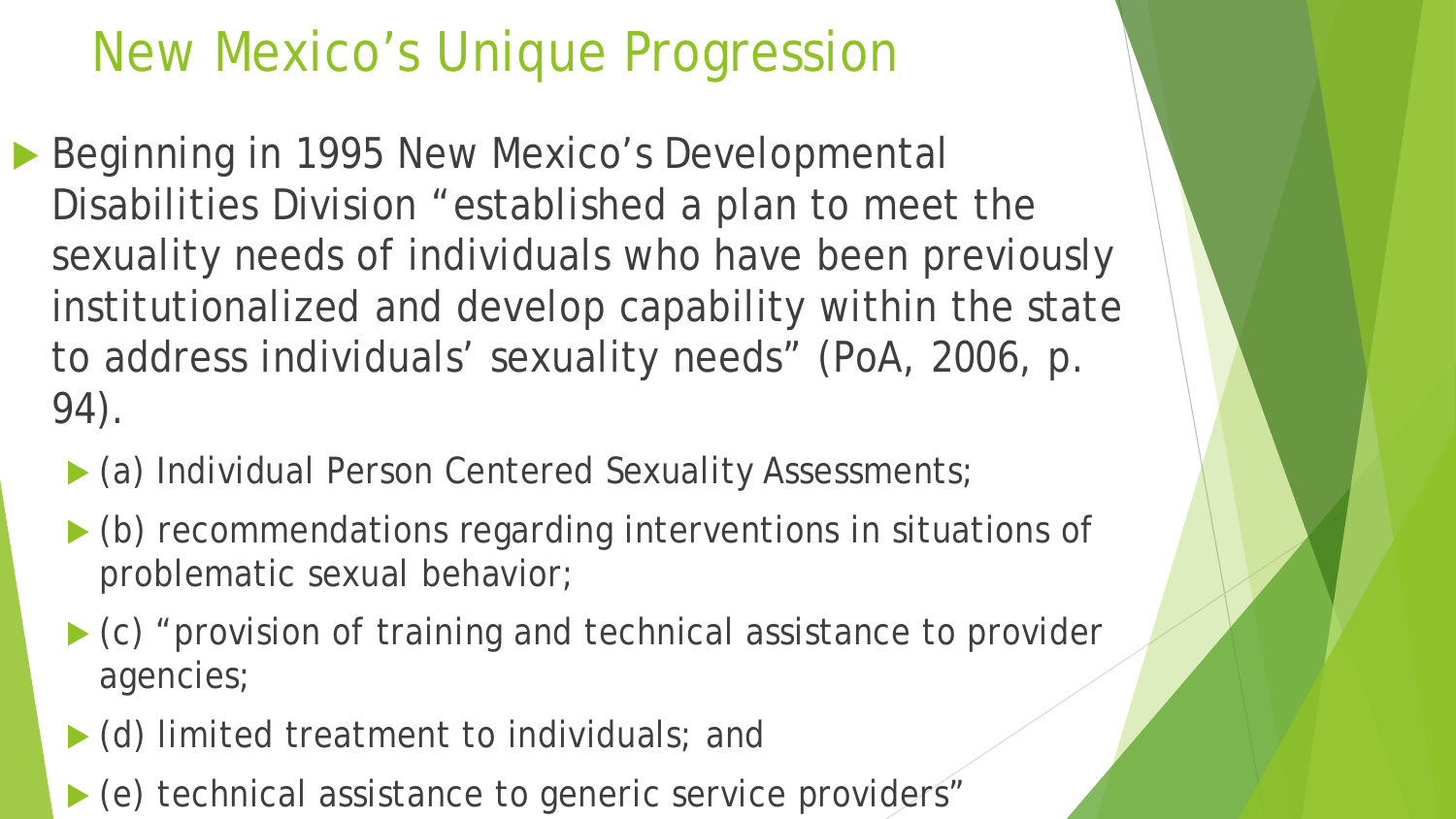## New Mexico's Unique Progression

#### In 2006 the state was instructed to:

representative a tool specific to assessing sexuality deviance;…and increased training initiatives for teams and practitioners throughout the state" (p. 94).

▶ Specifically, DDSD was directed to adopt a Sexuality Services Plan that included a clearly outlined process for "assessing risk, evaluating needs, and planning, delivering, and monitoring supports to persons with sexually inappropriate or sexually offending behavior" (PoA, 2006, p. 98).

In response to this NMDOH contracted with Jim Haaven.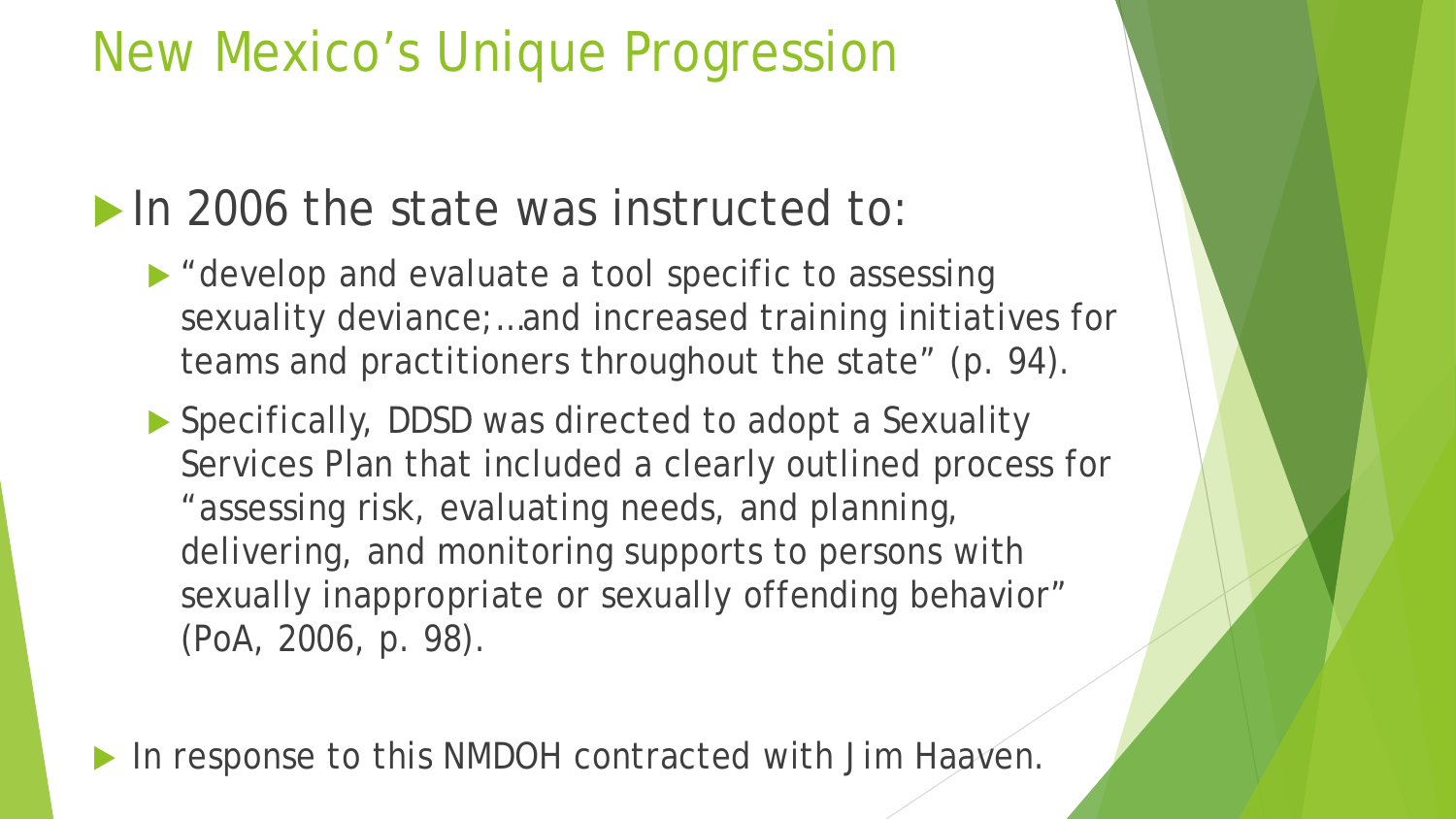## New Mexico's Unique Progression

#### Since 2006 we have:

- **Developed the Preliminary Risk Screening service**
	- Over 200 teams have participated
- **Aided in the development of the ARMIDILO-S**
	- ▶ Part of the 'new wave' of risk assessment theory and practice
- **Firmly established the Friends and Relationship curriculum**
	- Many hundreds of participants from all parts of the service system
- **Achieved 'Waiver service' status for both of these programs**
	- ▶ Unique in the United States
- *Introduction to Sexuality for People with I/DD*
	- Many hundreds of participants (CM, BSC, Serv. Coord., DDSD staff)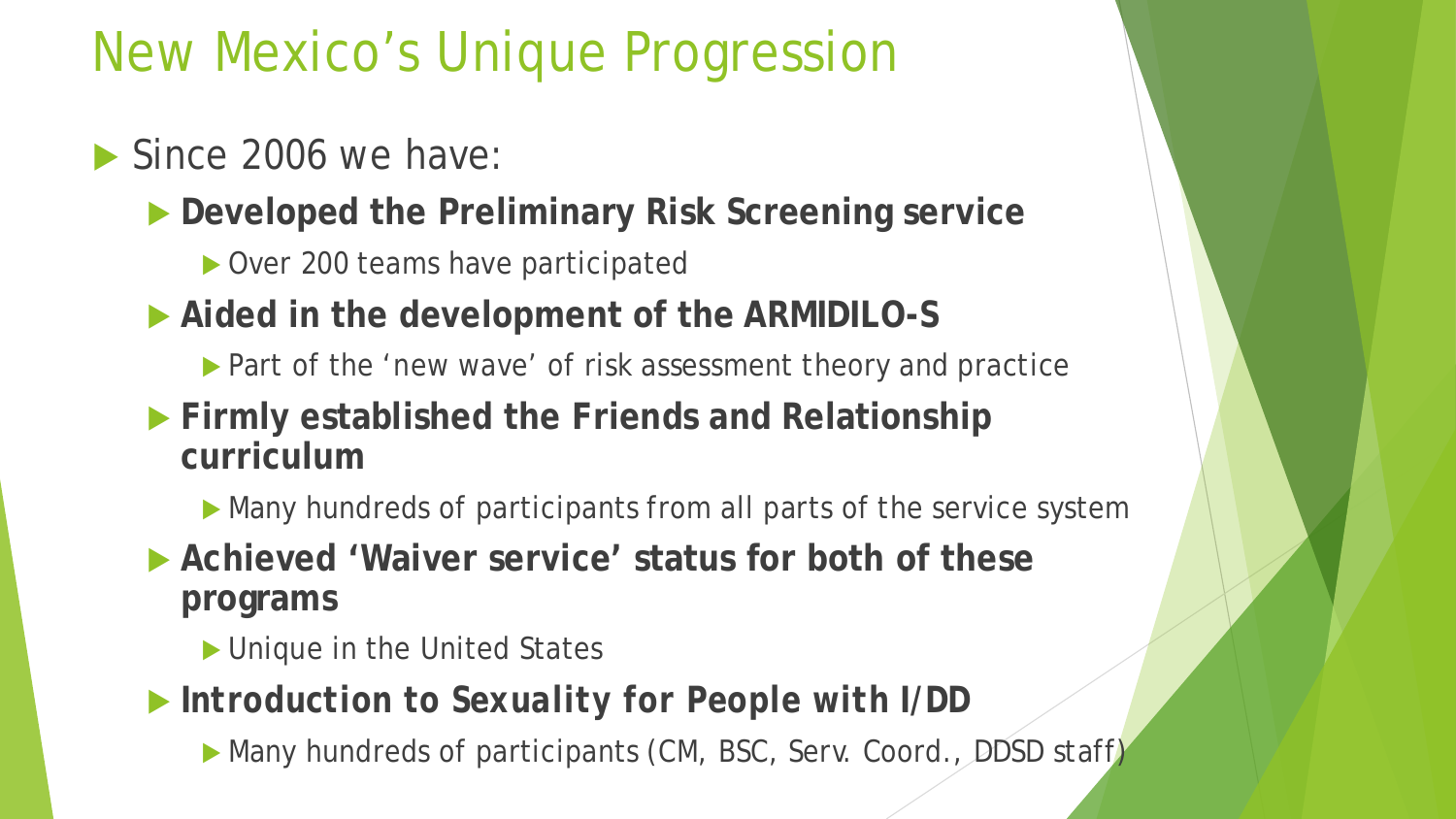# HEALTHY SYSTEMS - What we *can* control -

"It would be cruel to work with people with disabilities to incorporate sexuality and eroticism into their sense of self and their expectations and [then] leave them in the very system that forced them to divorce themselves from their sexuality in the first place" (Hingsburger & Tough, 2002, p. 10).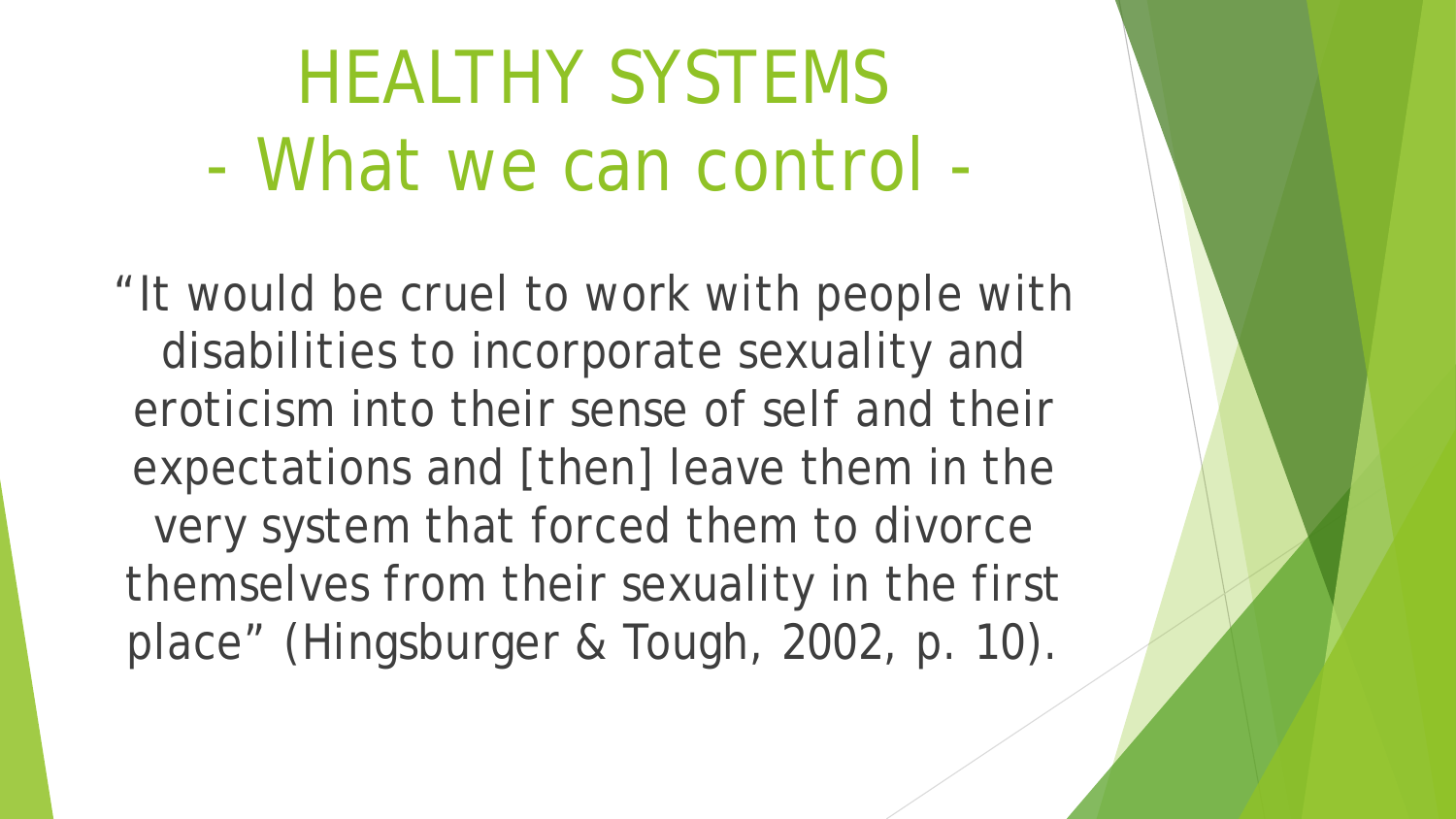# HEALTHY SYSTEMS - 4 Essential Components –

(Hingsburger & Tough, 2002)

### **1 - Clear Policy**

- At agency and system levels
- ▶ "Good agency policies do not just spell out what is forbidden, but also what is allowed" (p. 10).

#### **2 - Education**

- ▶ Tailored for all stakeholders
- ▶ "Raising the subject can lead to shouts of denial and disapproval and threats of litigation. Not raising the subject though, simply continues the damage caused by denial" (p. 10).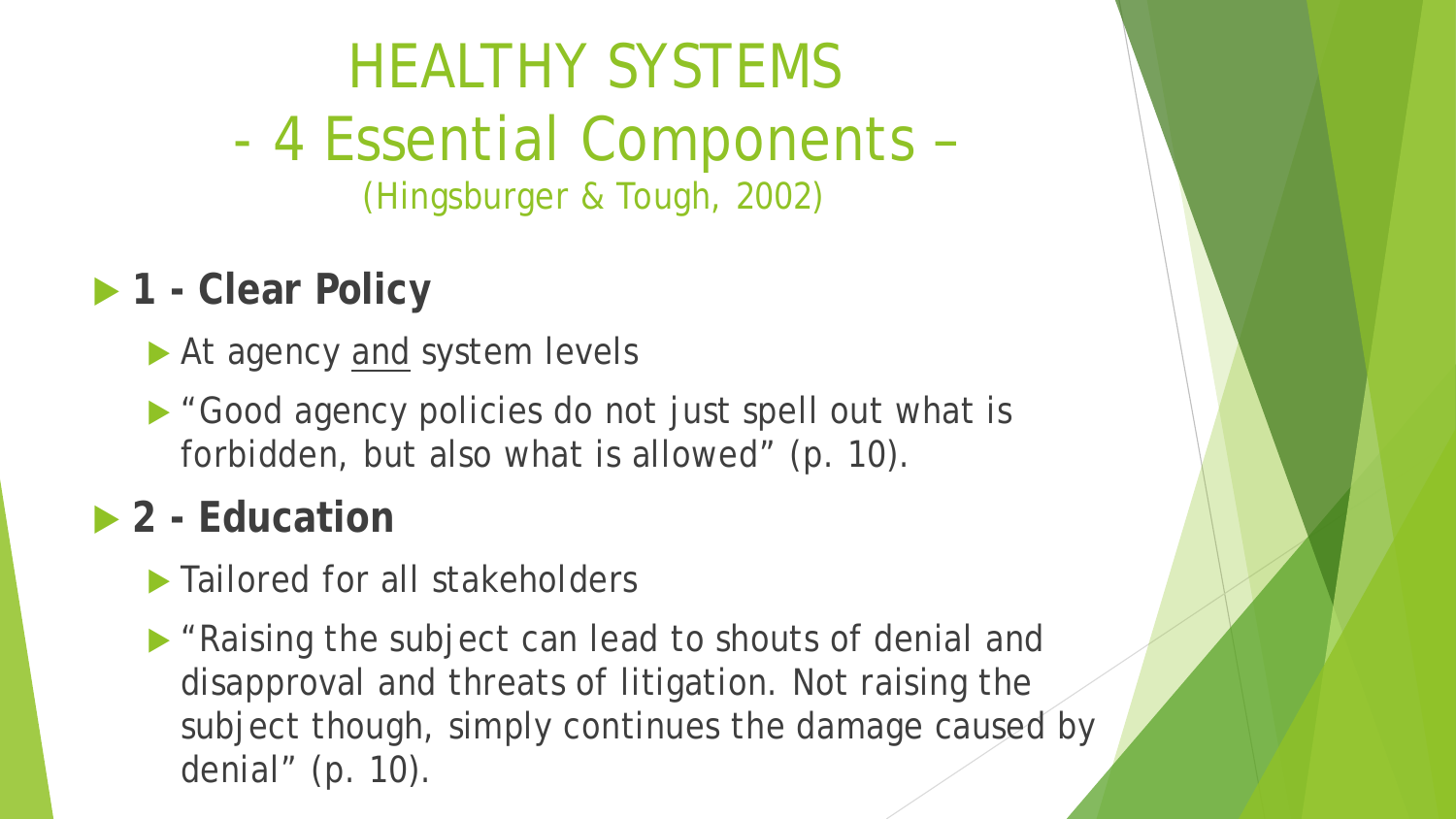# HEALTHY SYSTEMS

- 4 Essential Components (Hingsburger & Tough, 2002)
- **▶ 3 Encouragement of self-advocacy** 
	- Negotiation vs. advocacy
		- **M** "Help to advocate' does not mean 'be the advocate' for'" (p. 11).
		- The difference between advocating *for* and advocating *with…*

#### **4 – Relationship training**

 $\blacktriangleright$  "It is more than social skills training. It is teaching about personal safety…and loving relationships" (p. 12).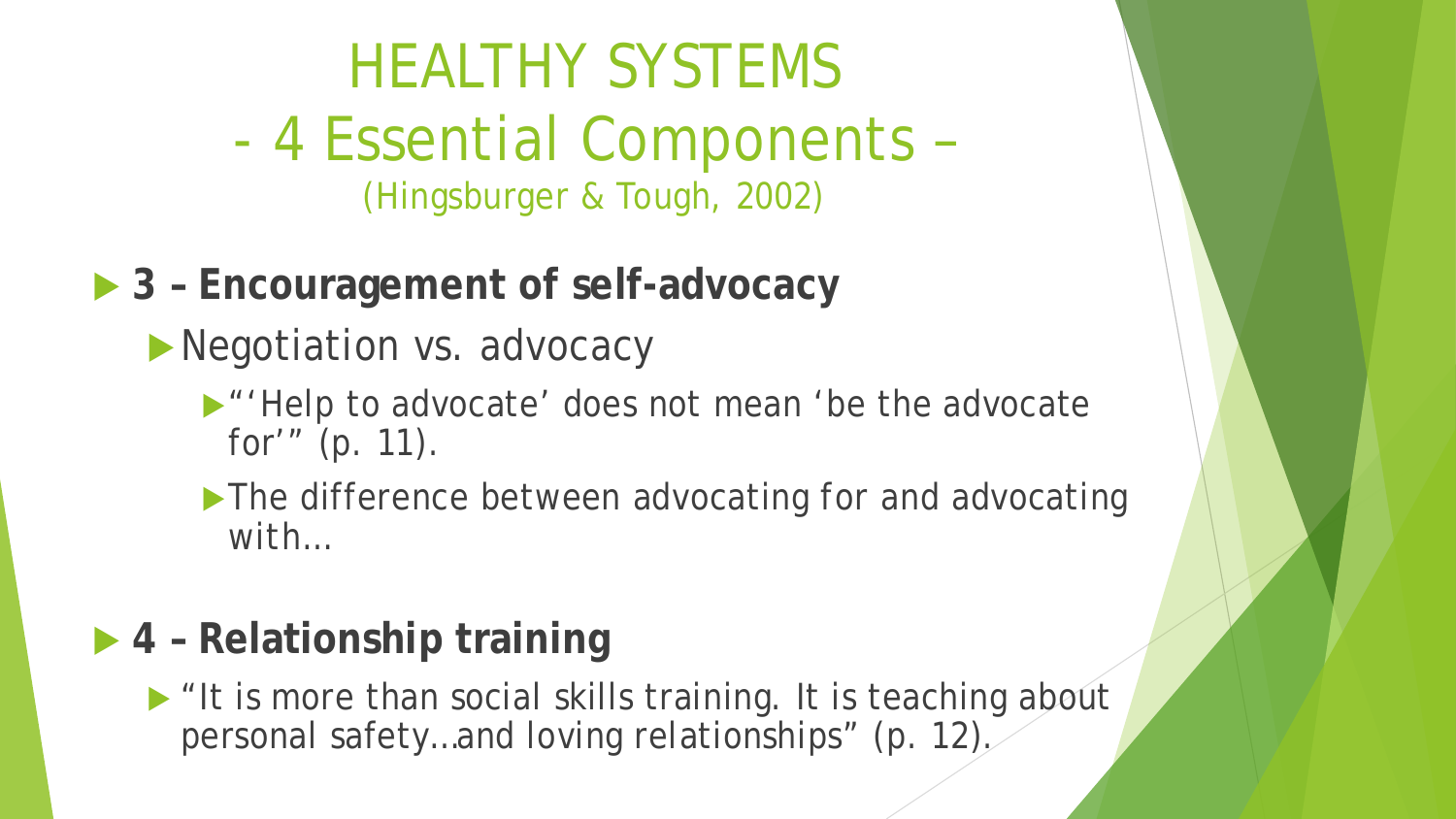# Where the rubber hits the road...

#### **AGENCY POLICY/TRAINING**

- Addressing BOTH prevention of abuse AND self-determination? (Griffiths, Owen, Lindenbaum, & Arbus-Nevestuk, 2002)
- ▶ Ongoing?, Check-ins?, 'Fire Drills'?

```
 DIRECT SUPPORT PROFESSIONALS
```
- At the crossroads of risk and rights daily (in addition to everything else...)
- What education and support do we provide? What education and support do *you* provide?

#### **'RISKY' SITUATIONS/HISTORY**

- ▶ Well sure...this is all fine and good for most people but not for the individual I support - s/he's too...; s/he has...; s/he might...
- ▶ The power of the past v. present powers